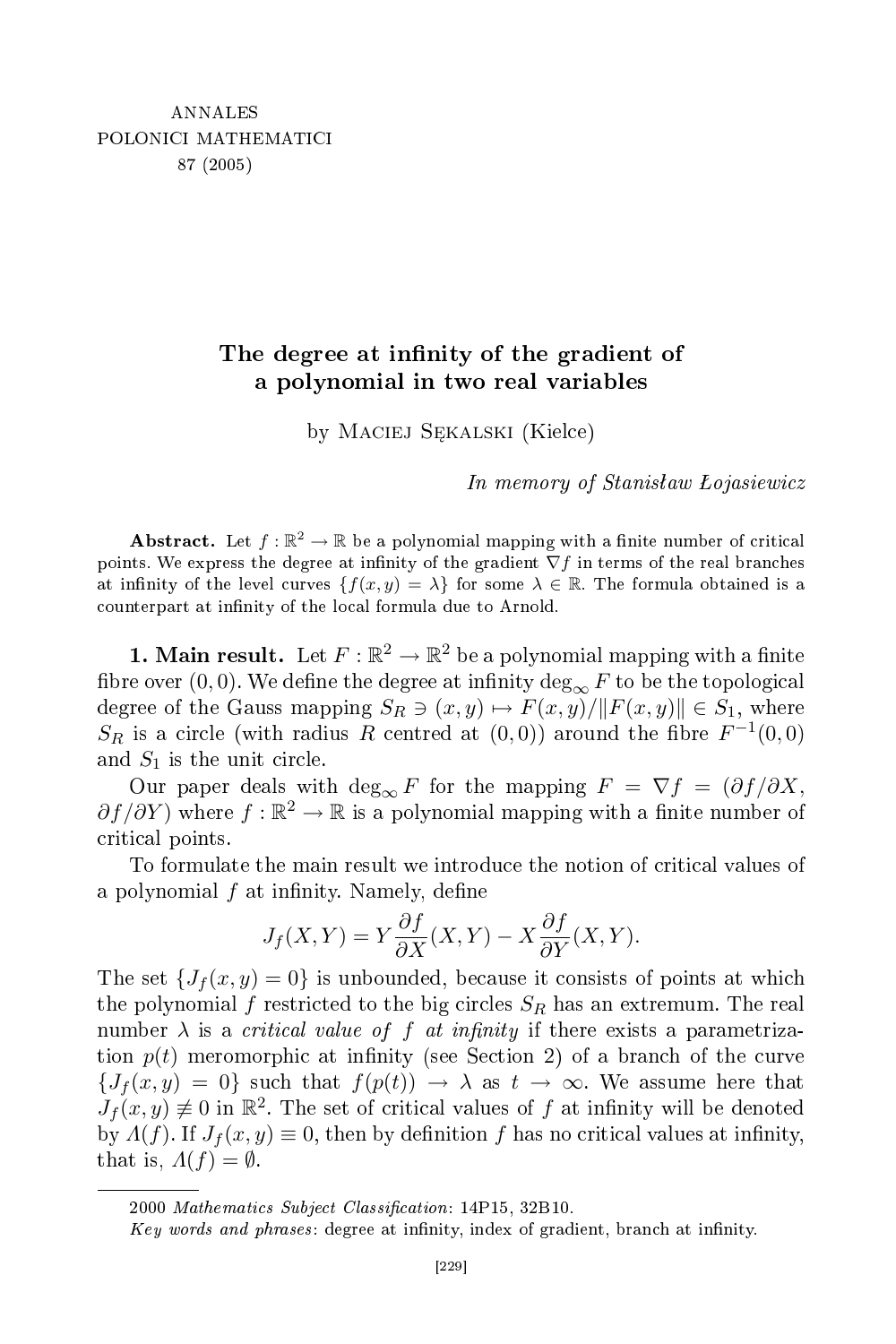Since  $\varLambda(f)$  is finite we can write  $\varLambda(f)=\{\lambda_1,\ldots,\lambda_n\}$  with  $\lambda_1<\cdots<\lambda_n.$ Put  $\lambda_0 = -\infty$  and  $\lambda_{n+1} = +\infty$ . Then  $\mathbb{R} \setminus \Lambda(f) = \bigcup_{i=1}^{n+1} (\lambda_{i-1}, \lambda_i)$  (if  $\Lambda(f) = \emptyset$ then  $n = 0$ ). Moreover, let  $r_{\infty}(f)$  denote the number of real branches at infinity of the curve  $\{f(x, y) = 0\}$  (see Section 2).

Under the above notation we have

THEOREM 1. The function  $\mathbb{R} \ni \lambda \mapsto r_{\infty}(f - \lambda)$  is constant on every connected component of  $\mathbb{R} \setminus \Lambda(f)$ . Let  $r_i = r_\infty(f - \lambda)$  for  $\lambda \in (\lambda_{i-1}, \lambda_i)$ ,  $i=1,\ldots,n+1$ . Then

(1) 
$$
\deg_{\infty} \nabla f = 1 + \sum_{\lambda \in \Lambda(f)} r_{\infty}(f - \lambda) - \sum_{i=1}^{n+1} r_i.
$$

The proof of Theorem 1 will be given in Section 4. Now let us record

COROLLARY. If  $\Lambda(f) = \emptyset$  then  $\deg_{\infty} \nabla f = 1 - r_{\infty}(f)$ .

The formula from the corollary is a counterpart at infinity of the well known local result due to Arnold (see [A]). Namely, let  $f$  be an analytic function of two real variables near  $(0,0) \in \mathbb{R}^2$  such that  $f(0,0) = 0$ . Suppose that  $(0, 0)$  is an isolated solution of the equation  $\nabla f(x, y) = (0, 0)$ . If deg<sub>0</sub>  $\nabla f$ denotes the local degree of  $\nabla f$  at  $(0,0)$  and  $r_0(f)$  is the number of branches of the curve  $\{f(x,y)=0\}$  near  $(0,0)$  then

$$
\deg_0 \nabla f = 1 - r_0(f).
$$

REMARK. Theorem 1 and its Corollary remain valid for polynomials  $f$ with compact fibre  $(\nabla f)^{-1}(0,0)$ .

2. Branches at infinity of an algebraic set. In this section we give the description of branches at infinity of an unbounded algebraic set in  $\mathbb{R}^2$ .

Let  $\varOmega$  and  $\varDelta$  be neighbourhoods of infinity in  $\mathbb{R}^2$  and  $\mathbb R$  respectively. We have the following

PROPOSITION. Let S be an unbounded algebraic set in  $\mathbb{R}^2$ . Then there exists a neighbourhood of infinity  $\Omega$  in  $\mathbb{R}^2$  such that  $S \cap \Omega$  is the union of nitely many pairwise disjoint analyti urves. Ea
h urve (bran
h) is homeomorphic to an open neighbourhood of infinity  $\Delta$  under a homeomorphism  $(x(t), y(t))$  (meromorphic at infinity) which is given by a Laurent series

$$
(x(t), y(t)) = \left(\sum_{i=-\infty}^{k} a_i t^i, \sum_{i=-\infty}^{k} b_i t^i\right),
$$

with  $a_k \neq 0$  or  $b_k \neq 0$  and  $k > 0$ .

Provides the first contract of the second contract of the second contract of the second contract of the second

If  $S = \{f(x, y) = 0\}$  for a polynomial f then the number of branches at infinity of the set S will be denoted by  $r_{\infty}(f)$ .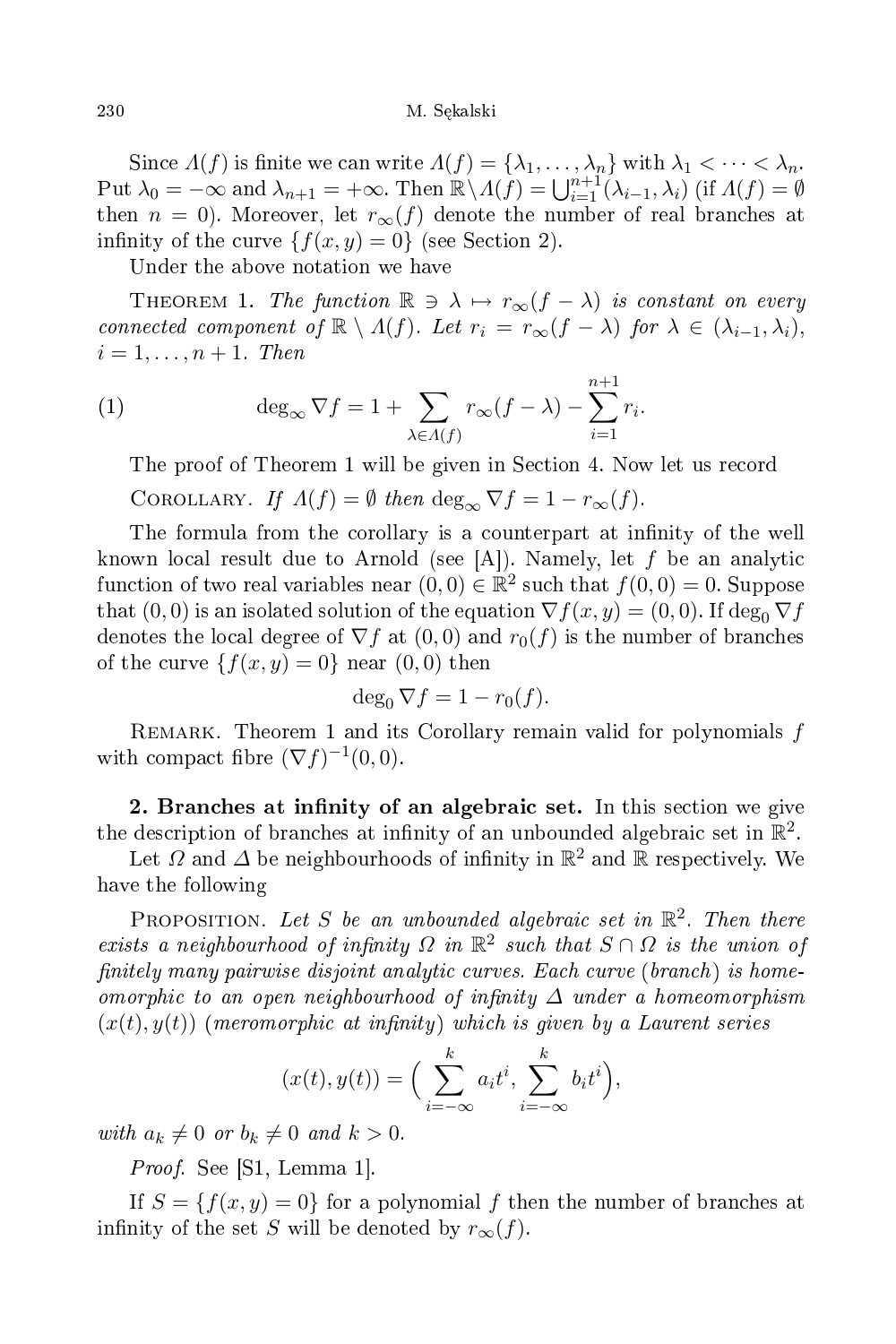EXAMPLE. If  $S \subset \mathbb{R}^2$  is given by the equation  $x^2y - 1 = 0$  then  $S \cap \Omega$ consists of two branches at infinity. The mappings  $t \mapsto (t, 1/t^2)$  and  $t \mapsto$  $(1/t, t^2)$  for  $t \neq 0$  are their parametrizations.

 $\overline{\mathbf{a}}$ lemmas.

LEMMA 1. For any polynomial mapping  $f$  whose set of critical points is finite there exists  $A \in \mathbb{R}$  such that if we set  $f_A(X,Y) = f(AX,Y)$  then  $\nabla J_{f_A}(x,y) \, \neq \, (0,0)$  on the curve  $\{J_{f_A}(x,y) \, = \, 0\}$  in a neighbourhood of  $infinity.$ 

*Proof.* The set  $(\nabla f)^{-1}(0,0)$  is finite, so suppose that  $\partial f/\partial X \neq 0$  in a neighbourhood of infinity. Consider the function

$$
\mathbb{R}^2 \setminus \left\{ y \frac{\partial f}{\partial X}(x, y) = 0 \right\} \ni (x, y) \mapsto \frac{x \frac{\partial f}{\partial Y}(x, y)}{y \frac{\partial f}{\partial X}(x, y)} \in \mathbb{R}.
$$

Let  $A^2 \neq 0$  be a positive regular value of this mapping. Then

$$
\nabla \left( \frac{X \frac{\partial f}{\partial Y}}{Y \frac{\partial f}{\partial X}} \right) (x, y) = \left[ \frac{1}{Y \frac{\partial f}{\partial X}} \nabla \left( X \frac{\partial f}{\partial Y} - A^2 Y \frac{\partial f}{\partial X} \right) \right] (x, y) \neq (0, 0)
$$

on the curve  $\left\{ \left( X \frac{\partial f}{\partial Y} - A^2 Y \frac{\partial f}{\partial X} \right) (x, y) = 0 \right\}$ . Since

$$
\nabla \left( X \frac{\partial f}{\partial Y} - A^2 Y \frac{\partial f}{\partial X} \right) (Ax, y) = A \nabla \left( X \frac{\partial f_A}{\partial Y} - Y \frac{\partial f_A}{\partial X} \right) (x, y)
$$

we get  $\nabla J_{f_A}(x,y) \neq (0,0)$  for  $J_{f_A}(x,y) = 0$ . This ends the proof.

For a function  $h$  of one real variable, meromorphic at infinity, we use the following onvention:

$$
\deg_{\infty} h = \frac{\operatorname{sgn} h(t^{+}) - \operatorname{sgn} h(t^{-})}{2},
$$

where the numbers  $t^-$  and  $t^+$  are taken close enough to  $-\infty$  and  $+\infty$  respectively. Under the above convention we have

LEMMA 2. If the real polynomial mapping  $G=(g_1,g_2):\mathbb{R}^2\to\mathbb{R}^2$  has a finite fibre over  $(0,0)$  and  $\nabla g_1(x,y) \neq (0,0)$  on the curve  $\{g_1(x,y)=0\}$  in a neighbourhood of innity then the innity then the innity then the innity then the innity then the innity then the innity of the innity of the innity of the innity of the innity of the innity of the innity of the innity of

$$
\deg_{\infty} G = \sum_{i=1}^{k} \deg_{\infty}(g_2(p_i(t)) \cdot \det[\nabla g_1(p_i(t)), p'_i(t)]),
$$

where  $p_i$ ,  $i = 1, \ldots, k$ , are parametrizations of the real branches at infinity *of the curve*  $\{g_1(x, y) = 0\}.$ 

Proof. The proof an be found in [S1℄.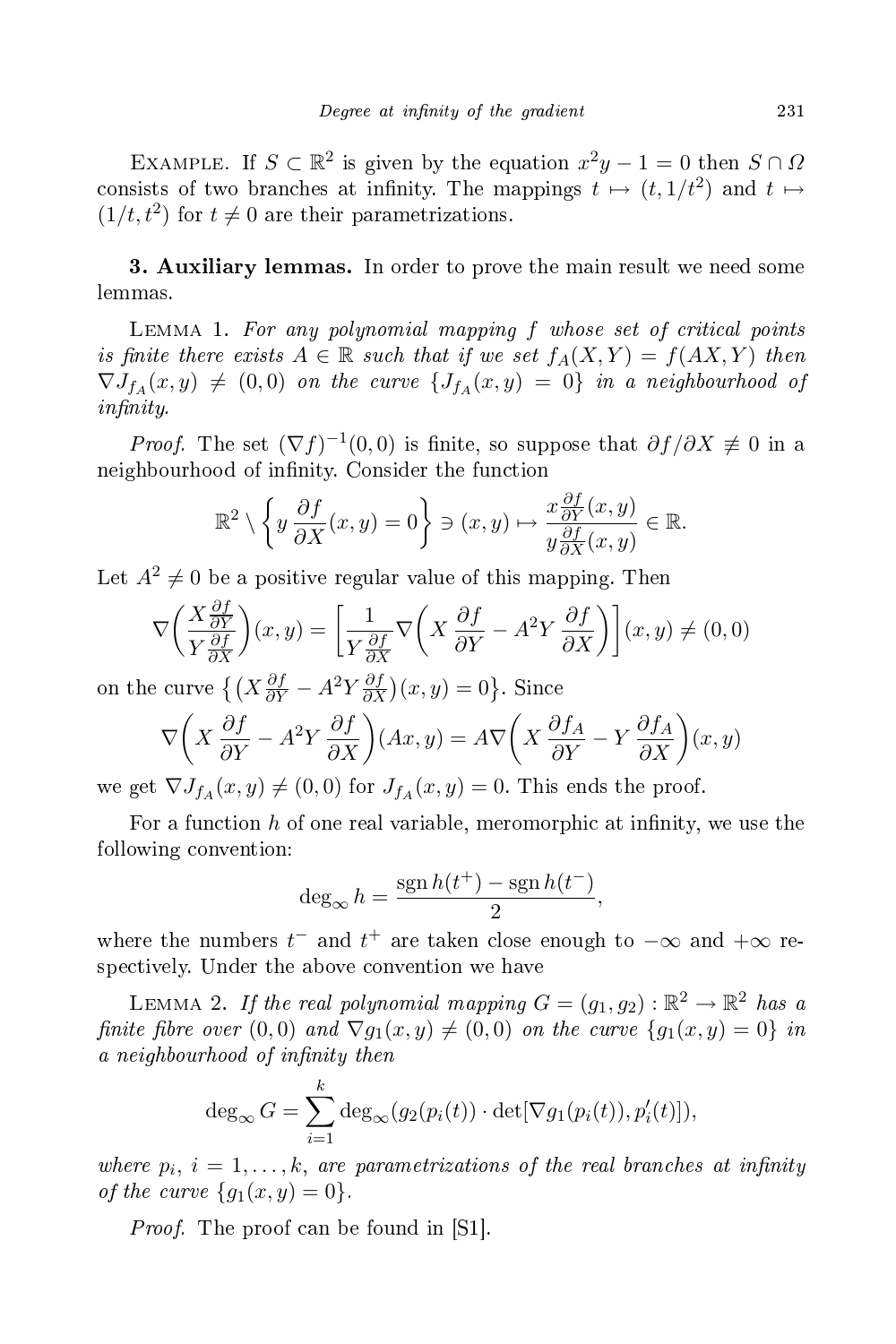The following orollary to Lemma 2 will be useful.

COROLLARY. Let  $g : \mathbb{R}^2 \to \mathbb{R}$  be a polynomial mapping such that  $\nabla g(x, y)$  $\neq (0, 0)$  for  $g(x, y) = 0$  near infinity. Then  $r_{\infty}(g) = \deg_{\infty}(g, J_q)$ .

The local counterpart of the corollary has been proven in [FAS] and [Sz].

*Proof.* The mapping  $(g, J_g) : \mathbb{R}^2 \to \mathbb{R}^2$  satisfies the assumptions of Lemma 2. Let  $p_i$ ,  $i = 1, \ldots, k$ , be parametrizations, meromorphic at infinity, of the branches of the curve  $g = 0$ , and  $\langle \cdot, \cdot \rangle$  be the scalar product in  $\mathbb{R}^2$ . Then Lemma 2 gives

$$
\deg_{\infty}(g, J_g) = \sum_{i=1}^{k} \deg_{\infty}(J_g(p_i(t)) \det[\nabla g(p_i(t)), p'_i(t)])
$$
  

$$
= \sum_{i=1}^{k} \deg_{\infty}(\det[\nabla g(p_i(t)), p_i(t)] \cdot \det[\nabla g(p_i(t)), p'_i(t)])
$$
  

$$
= \sum_{i=1}^{k} \deg_{\infty}(\|\nabla g(p_i(t))\|^2 \langle p_i(t), p'_i(t) \rangle) = \sum_{i=1}^{k} 1 = r_{\infty}(g).
$$

Below we collect some simple properties of the degree. One can easily check them by using for instance the "Poincaré argument principle" (cf. [S2]):

PROPOSITION (Properties of the degree). Let  $F = (f_1, f_2), G = (g_1, g_2)$ :  $\mathbb{R}^2 \to \mathbb{R}^2$  be polynomial mappings such that the sets  $F^{-1}(0,0)$  and  $G^{-1}(0,0)$ are nite. Then the nite and the nite and the nite and the nite and the nite and the nite and the nite and then

• the mapping  $F \cdot G = (f_1g_1 - f_2g_2, f_1g_2 + f_2g_1)$  has a finite fibre over  $(0, 0)$  and

 $deg_{\infty}(F \cdot G) = deg_{\infty} F + deg_{\infty} G,$ 

- deg<sub>∞</sub> $(f_1, f_2) = -\deg_{\infty}(f_2, f_1)$  (antisymmetry),
- deg<sub>∞</sub> $(f_1, -f_2) = -\deg_{\infty}(f_1, f_2),$
- deg<sub>∞</sub> $(X, Y) = 1$ .

4. Proof of the main result. Without loss of generality (according to Lemma 1) we can assume that  $\nabla J_f(x,y) \neq (0,0)$  on the curve  $\{J_f(x,y)=0\}$ near infinity. Consider a sequence  $\lambda_0$  $\lambda'_0, \ldots, \lambda'_n$  such that

(2) 
$$
-\infty = \lambda_0 < \lambda'_0 < \lambda_1 < \lambda'_1 < \cdots < \lambda_n < \lambda'_n < \lambda_{n+1} = +\infty,
$$

where  $\lambda_i, i = 1, \ldots, n$ , are the critical values of the polynomial  $f$  at infinity (in the sense of the definition from Section 1). Thus we have  $r_i = r_{\infty}(f - \lambda_i^2)$  $\binom{l}{i}$ for  $i = 0, \ldots, n$ . We will calculate the sum

$$
S = \sum_{i=1}^{n} r_{\infty}(f - \lambda_i) - \sum_{i=0}^{n} r_{\infty}(f - \lambda'_i).
$$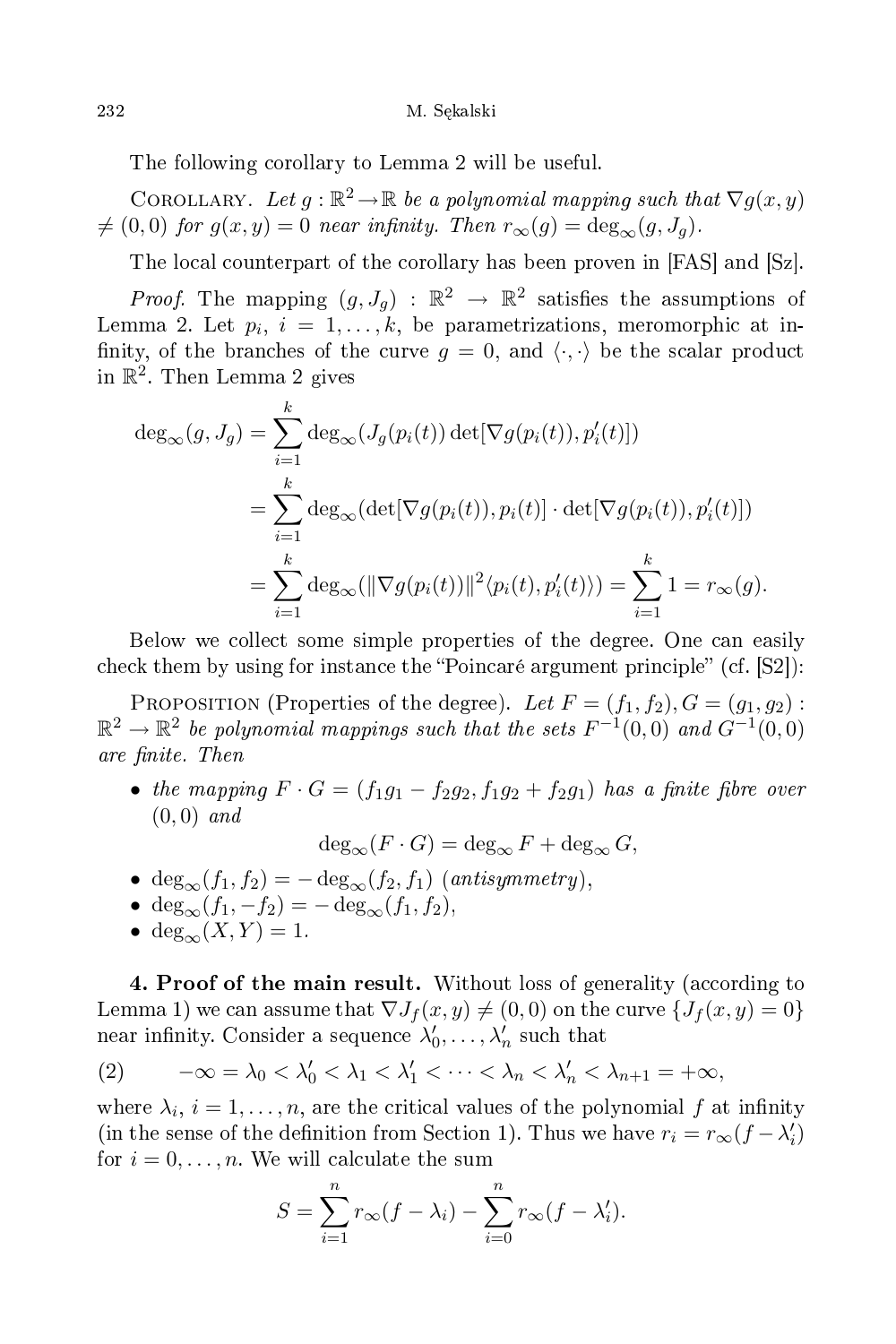By using the Corollary to Lemma 2 and antisymmetry of the degree we get

$$
S = \sum_{i=1}^{n} \deg_{\infty}(f - \lambda_i, J_f) - \sum_{i=0}^{n} \deg_{\infty}(f - \lambda'_i, J_f)
$$
  
= 
$$
\sum_{i=0}^{n} \deg_{\infty}(J_f, f - \lambda'_i) - \sum_{i=1}^{n} \deg_{\infty}(J_f, f - \lambda_i).
$$

Let us split the set of all parametrizations at infinity of the curve  $\{J_f(x, y)\}$  $= 0$  into two subsets  $G^+$  and  $G^-$ , where  $G^+$  consists of those parametrizations p for which  $f(p(t)) \to \infty$  as  $t \to \infty$  and the remaining parametrizations are contained in  $G^-$ , i.e. if  $p \in G^-$  then  $f(p(t)) \to \lambda \in \Lambda(f)$  as  $t \to \infty$ . To shorten our formulas we set  $w_p(t) = \det[\nabla J_f(p(t)), p'(t)]$ . Moreover we will omit the variable t and write  $w_p$ ,  $f(p)$  instead of  $w_p(t)$ ,  $f(p(t))$ . According to Lemma 2 we have

(3) 
$$
S = \sum_{i=0}^{n} \sum_{p \in G^{+} \cup G^{-}} \deg_{\infty}((f(p) - \lambda'_{i})w_{p})
$$

$$
- \sum_{i=1}^{n} \sum_{p \in G^{+} \cup G^{-}} \deg_{\infty}((f(p) - \lambda_{i})w_{p})
$$

$$
= \sum_{p \in G^{+} \cup G^{-}} \left[ \deg_{\infty}((f(p) - \lambda'_{0})w_{p}) + \sum_{i=1}^{n} [\deg_{\infty}((f(p) - \lambda'_{i})w_{p}) - \deg_{\infty}((f(p) - \lambda_{i})w_{p})] \right].
$$

Note that if  $p \in G^+$  then  $\deg_{\infty}((f(p) - \lambda)w_p)$  does not depend on  $\lambda$ . In this ase we have

(4) 
$$
\sum_{i=1}^{n} [\deg_{\infty}((f(p) - \lambda'_i)w_p) - \deg_{\infty}((f(p) - \lambda_i)w_p)] = 0.
$$

If  $p \in G^-$  then  $f(p(t)) \to \lambda_p \in \Lambda(f)$  as  $t \to \infty$ . Then for  $\lambda_i \neq \lambda_p$  we have

$$
\deg_{\infty}((f(p) - \lambda'_i)w_p) = \deg_{\infty}((f(p) - \lambda_i)w_p),
$$

hence

(5) 
$$
\sum_{i=1}^{n} [\deg_{\infty}((f(p) - \lambda'_{i})w_{p}) - \deg_{\infty}((f(p) - \lambda_{i})w_{p})] = \deg_{\infty}((f(p) - \lambda'_{p})w_{p}) - \deg_{\infty}((f(p) - \lambda_{p})w_{p}).
$$

Here  $\lambda'_p$  denotes the next number after  $\lambda_p$  in the sequence (2).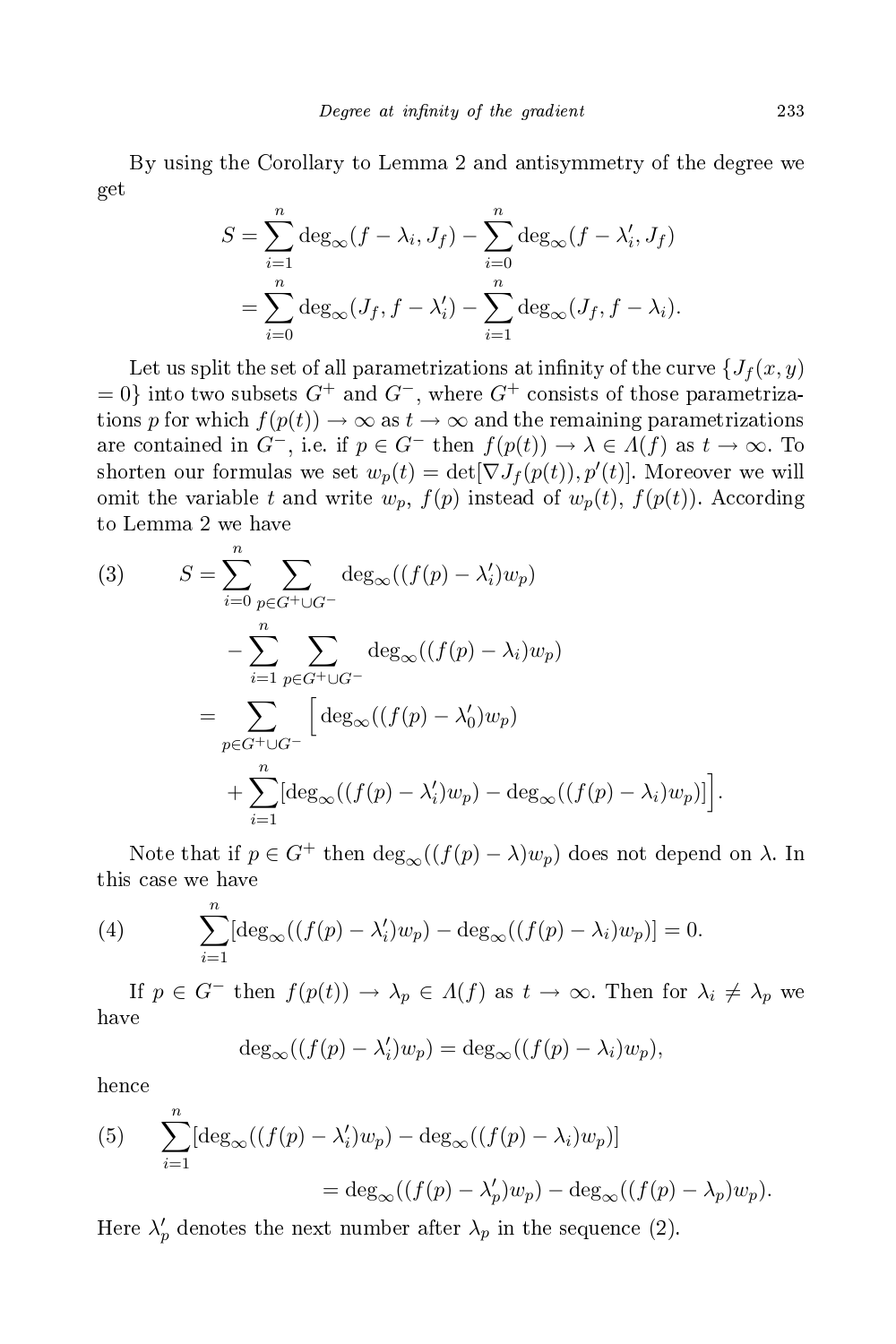From  $(3)-(5)$  we get

$$
S = \sum_{p \in G^+} \deg_{\infty}((f(p) - \lambda'_0)w_p) + \sum_{p \in G^-} [\deg_{\infty}((f(p) - \lambda'_0)w_p) + \deg_{\infty}((f(p) - \lambda'_p)w_p) - \deg_{\infty}((f(p) - \lambda_p)w_p)].
$$

But the inequalities  $\lambda'_0 < \lambda_p < \lambda'_p$  imply that the numbers  $f(p) - \lambda'_0$  $_{0}$  and  $f(p) - \lambda'_p$  have opposite signs for t large, hence

$$
\deg_{\infty}((f(p) - \lambda_0')w_p) + \deg_{\infty}((f(p) - \lambda_p')w_p) = 0,
$$

so we get the equality

(6) 
$$
S = \sum_{p \in G^+} \deg_{\infty}((f(p) - \lambda'_0)w_p) - \sum_{p \in G^-} \deg_{\infty}((f(p) - \lambda_p)w_p).
$$

Observe that for  $p \in G^+$ ,

$$
sgn(f(p(t)) - \lambda'_0) = sgn((f(p(t)))' \cdot t) = sgn(\langle \nabla f(p(t)), p(t) \rangle),
$$

while for  $p \in G^-$ ,

$$
sgn(f(p(t)) - \lambda_p) = -sgn(f(p(t))' \cdot t) = -sgn(\langle \nabla f(p(t)), p(t) \rangle).
$$

In fact, from the equality  $J_f(p(t)) = (Y \frac{\partial f}{\partial X} - X \frac{\partial f}{\partial Y}) \circ p(t) = 0$  we see that the vectors  $\nabla f(p(t))$  and  $p(t)$  are parallel, hence we have

$$
f(p(t))'t = \langle \nabla f(p(t)), p'(t) \rangle t = \frac{\langle \nabla f(p(t)), p(t) \rangle}{\|p(t)\|^2} \langle p(t), p'(t) \rangle t
$$

and the above equalities follow because the quotient  $\langle p(t), p'(t) \rangle t / ||p(t)||^2$  is positive in a neighbourhood of infinity in  $\mathbb{R}$ .

The above two equalities applied to (6), Lemma 2 and the properties of the degree give

$$
S = \sum_{p \in G^{+}} \deg_{\infty}(\langle \nabla f(p(t)), p(t) \rangle w_{p}) + \sum_{p \in G^{-}} \deg_{\infty}(\langle \nabla f(p(t)), p(t) \rangle w_{p})
$$
  
=  $\deg_{\infty} \left( J_{f}, X \frac{\partial f}{\partial X} + Y \frac{\partial f}{\partial Y} \right) = \deg_{\infty} \left( X \frac{\partial f}{\partial X} + Y \frac{\partial f}{\partial Y}, X \frac{\partial f}{\partial Y} - Y \frac{\partial f}{\partial X} \right)$   
=  $\deg_{\infty} (\nabla f \cdot (X, -Y)) = \deg_{\infty} \nabla f - 1.$ 

We are done.

We end this section with a simple example of calculation of the degree by using the main theorem.

EXAMPLE. Let  $f(X,Y) = \prod_{i=1}^{k} (Y(X^2 + i) - 1)$  (see [D]). One can check that the only critical value at infinity is zero, that is,  $\Lambda(f) = \{0\}$ . We have  $r_{\infty}(f-1)+r_{\infty}(f+1)=2$  and  $r_{\infty}(f)=k$ , thus

$$
\deg_{\infty} \nabla f = 1 + k - 2 = k - 1.
$$